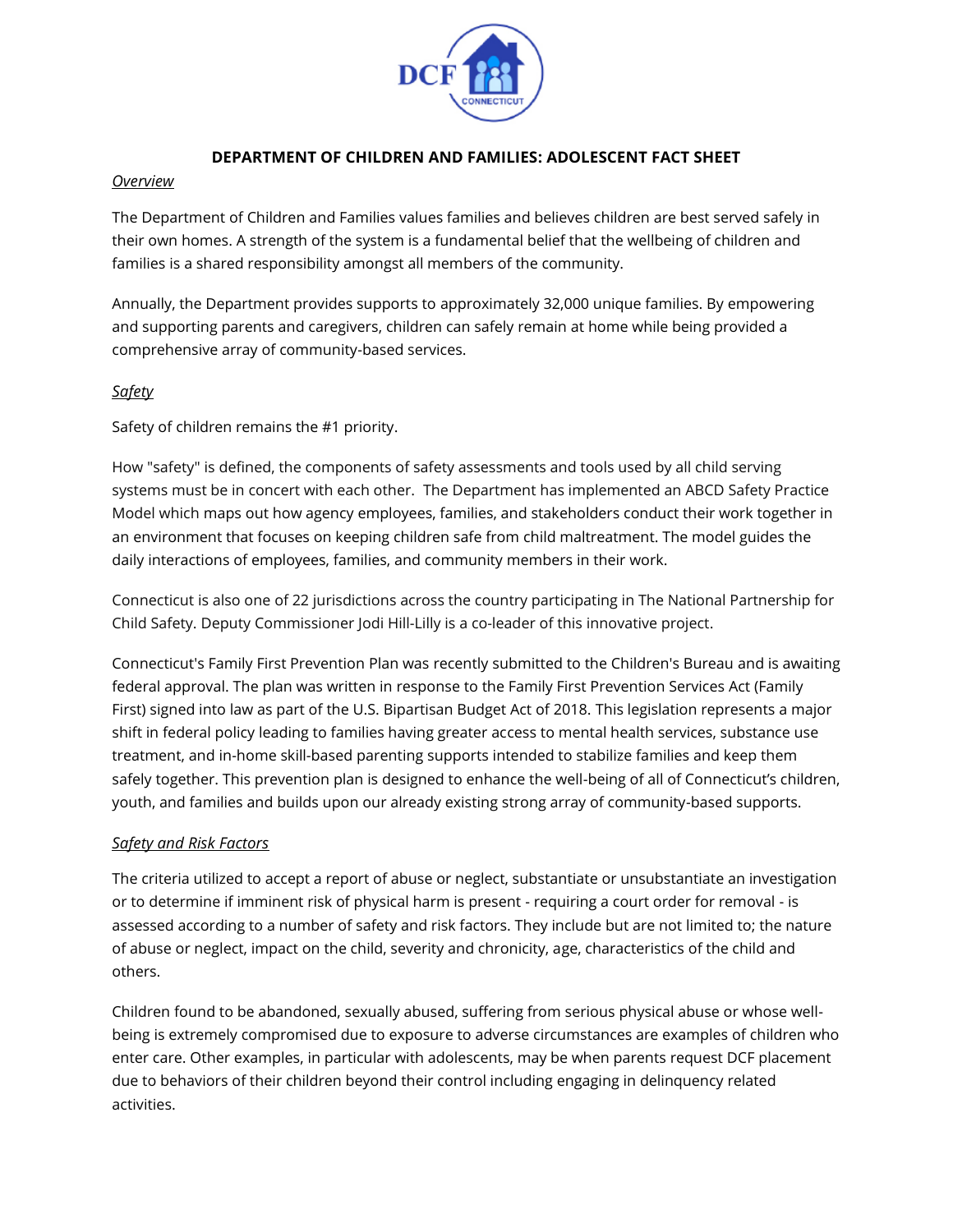# *Adolescents and Transitional Age Youth (16+) in the Care and Custody of the Department*

Of the 3,481 children in the care and custody of the Department on 1/1/2022, including youth receiving services post majority given they are at least 18 years old, 1,331 are aged 12 years and older.

For calendar year 2021, a total of 1,197 children and youth were placed into the care of custody of the Department of which 268 were aged 13-17 years old. This represents 22.4% of all admissions. Please see the chart below:

| <b>CY21 Entry</b> | <b>Total</b>          | # Ages   | % Ages   | # Ages    | % Ages    | <b>Re-Entries</b> |
|-------------------|-----------------------|----------|----------|-----------|-----------|-------------------|
| <b>Month</b>      | <b>Entries &lt;18</b> | $0 - 12$ | $0 - 12$ | $13 - 17$ | $13 - 17$ | $>=18$            |
| Jan               | 118                   | 90       | 76.3%    | 28        | 23.7%     | 0                 |
| Feb               | 100                   | 80       | 80.0%    | 20        | 20.0%     | 4                 |
| Mar               | 101                   | 77       | 76.2%    | 24        | 23.8%     | 6                 |
| Apr               | 92                    | 66       | 71.7%    | 26        | 28.3%     | 11                |
| May               | 102                   | 80       | 78.4%    | 22        | 21.6%     | 3                 |
| Jun               | 102                   | 82       | 80.4%    | 20        | 19.6%     | 4                 |
| Jul               | 77                    | 60       | 77.9%    | 17        | 22.1%     | 5                 |
| Aug               | 108                   | 86       | 79.6%    | 22        | 20.4%     | 5                 |
| Sep               | 80                    | 60       | 75.0%    | 20        | 25.0%     | 1                 |
| Oct               | 132                   | 108      | 81.8%    | 24        | 18.2%     | 4                 |
| Nov               | 98                    | 76       | 77.6%    | 22        | 22.4%     | 1                 |
| <b>Dec</b>        | 87                    | 63       | 72.4%    | 23        | 26.4%     | 0                 |
| Total             | 1197                  | 928      | 77.5%    | 268       | 22.4%     | 44                |

# *Re-Entry Program*

Young adults who left DCF's care may be eligible to voluntarily return for services through the Re-Entry Program. Youth must be between the ages of 18 and 21 years old to be eligible and the process commences with a call to the DCF Careline. Transitional Support and Services (TSS) staff will assist the youth returning to care by connecting them to a Regional Office.

In the calendar year 2021, a total of 44 children, ages 18 years and over, re-entered the Department's care. This number is lower than in previous calendar years, perhaps due to the federal moratorium on adolescent exits from care beginning in 2020.

## *Practice Approach and Supports for Adolescents and Transitional Age Youth (16+)*

Connecticut is viewed as a leader across the county for the way we provide supports to adolescents. Youth in the care and custody of the Department have an Adolescents in Care Bills of Rights and [Expectations.](https://portal.ct.gov/-/media/DCF/YAB/pdf/AdolescentsinCareBillofRightsandExpectationspdf.pdf)

Youth who enter DCF care are eligible to receive supports up through 23 years of age if particular criteria are met.

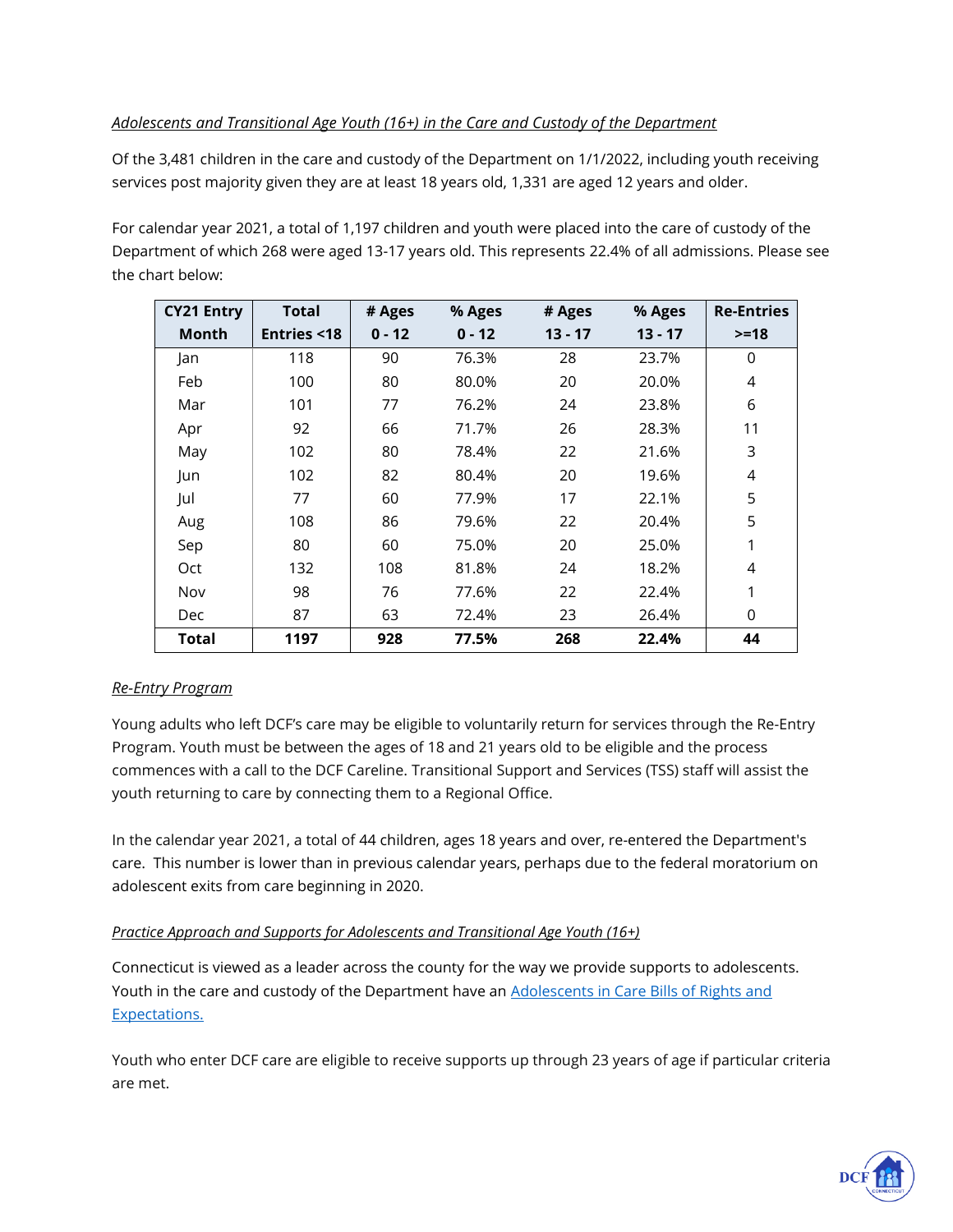Our V.I.T.A.L. consolidated practice approach was launched in May 2021 - inspired by data and literature reviews, and youth voice and input. An overview of the approach is abbreviated through the following:

- *<u>V</u>oice and Choice*: Individuals most impacted by a system are the drivers of change and transformation. Youth voice and choice must be encouraged at individual, policy, and system levels.
- *Innovate*: With creative work and flexible planning young adults pursue their life dreams.
- *Thorough and Accountable*: We strive to be fiscally responsible, agile, and committed to quality. We maximize the use of resources and data to evaluate performance to make informed decisions and improve results.
- *Authentic Youth Engagement*: We attempt to decrease disconnection by authentically engaging with youth. We partner with youth to create possibilities and carry hope.
- Life Launch: We focus on helping youth develop mastery in the concrete skills and "soft skills" associated with adult success. We help launch youth towards opportunities.

A comprehensive package of materials, links, and guidance for staff and for youth and caregivers are available through our website[: V.I.T.A.L. Resources for Youth and their Caregivers.](https://portal.ct.gov/DCF/Adolescent-Services/VITAL-Home)

## Ou[r Adolescent and Transitional Age Supports Policy](https://portal.ct.gov/-/media/DCF/Policy/Chapters/28-1-Adolescent-and-Transitional-Age-Supports.pdf) was updated effective 8/21/21.

During the pandemic, the Department operationalized a moratorium on youth exiting our care beginning on 4/21/20, with multiple extensions extending it to 9/30/21. This was aligned with federal recommendations. During this period, all services to DCF involved youth were expected to continue, including services for youth who would normally be aging out of their respective Services Post Majority (SPM) programs. Furthermore, the expectation was to maintain contact with our youth at least twice a week with the focus on the following areas:

- Maintaining connections to others
- Basic needs assessment
- Check on physical health, mental health, and overall wellbeing
- If enrolled in Post-Secondary Education, ensure they have connected virtually to maintain their casework

## *Post-Secondary Education*

During the academic year 2021-2022, transitional aged youth (TAY) are attending over 75 colleges and universities across the country - as far away as Utah and Florida. Some are staying local and are enrolled in one of 14 community colleges. Our youth will also take part in vocational, technical and job training programs leading to careers as electricians, cosmetologists, phlebotomists, welders, and many other trades.

To assist youth in foster care, and youth who were adopted to be successful in post-secondary education, the Department has contracted with Sun Scholars to provide academic tutoring and coaching, career coaching, advocacy, and life skills support for this population. The program also helps students find internships and other professional development opportunities.